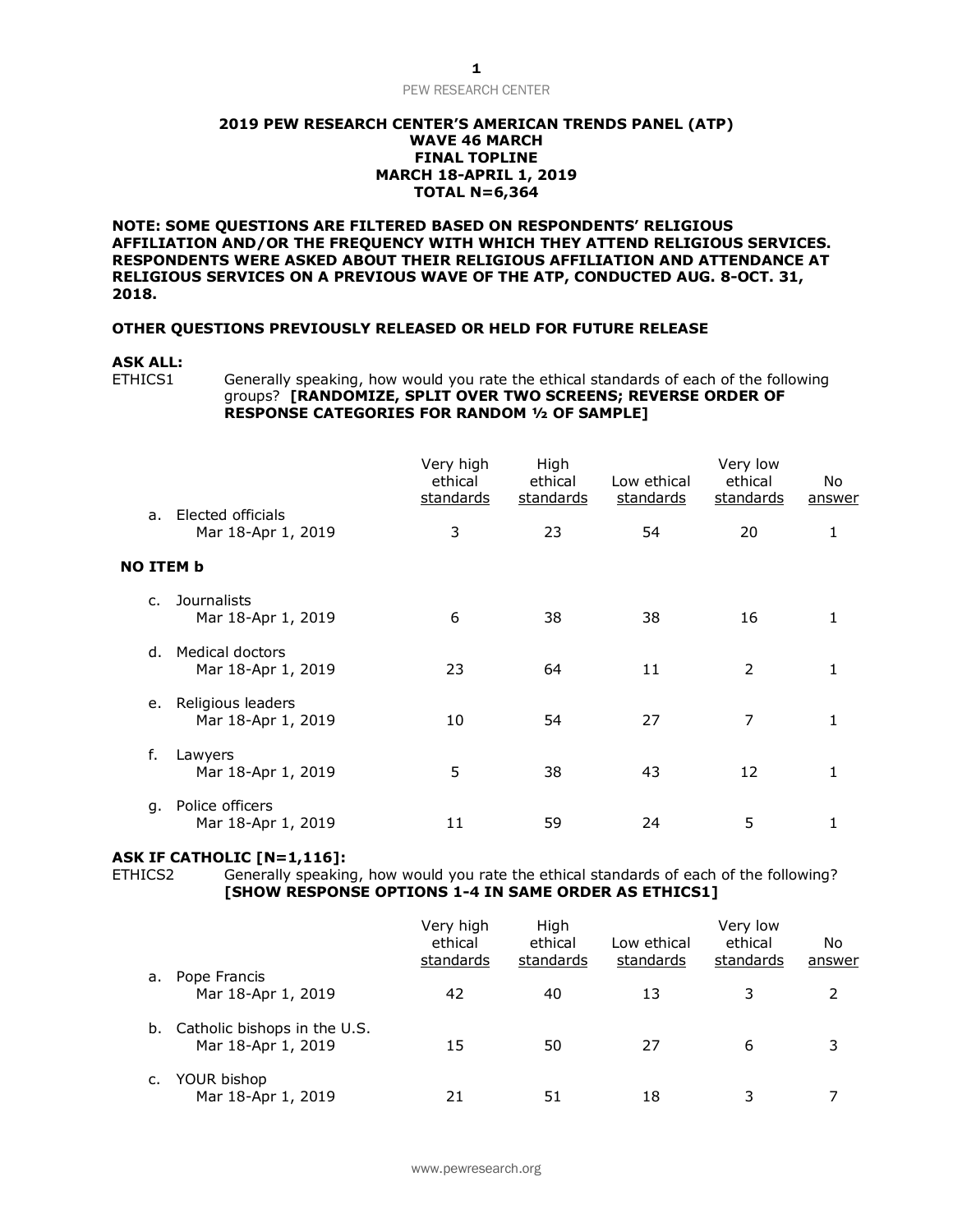**ETHICS2 CONTINUED…** Very high ethical standards High ethical standards Low ethical standards Very low ethical standards No answer **ASK IF ATTENDS RELIGIOUS SERVICES A FEW TIMES A YEAR OR MORE OFTEN [N=706]** d. Priests at your parish Mar 18-Apr 1, 2019 36 50 11 1 2

# **ASK IF ATTENDS RELIGIOUS SERVICES A FEW TIMES A YEAR OR MORE OFTEN AND IS NOT CATHOLIC [N=2,391]:**

ETHICS3 Generally speaking, how would you rate the ethical standards of the clergy at your congregation or place of worship? **[SHOW RESPONSE OPTIONS 1-4 IN SAME ORDER AS ETHICS1]** 

Mar 18–

Apr 1

2019

- 42 Very high ethical standards<br>46 High ethical standards
- High ethical standards
- 8 Low ethical standards
- 1 Very low ethical standards
- 2 No answer

Now, thinking about churches and religious organizations here in the United States…

# **ASK ALL:**

CHURCHMORAL Do you think churches and religious organizations… **[RANDOMIZE "Strengthen morality in society" & "Weaken morality in society", "Don't make much difference" ALWAYS LAST]**

|  | Mar 18-Apr |
|--|------------|
|--|------------|

|      |                                | Dec 4-18 |
|------|--------------------------------|----------|
| 2019 |                                | 201/     |
| 53   | Strengthen morality in society | 52       |
| 12   | Weaken morality in society     | 14       |
| 35   | Don't make much difference     | 33       |
|      | No answer                      |          |

# **ASK ALL:**

CHURCHPOL Do you think churches and religious organizations have… **[RANDOMIZE "Too much influence in politics" & "Not enough influence in politics", "About the right amount of influence in politics" ALWAYS LAST]**

Mar 18-Apr

|      |                                                 | Dec 4-18 |
|------|-------------------------------------------------|----------|
| 2019 |                                                 | 2017     |
| -37  | Too much influence in politics                  | 41       |
| 28   | Not enough influence in politics                | 25       |
| 34   | About the right amount of influence in politics | 33       |
|      | No answer                                       |          |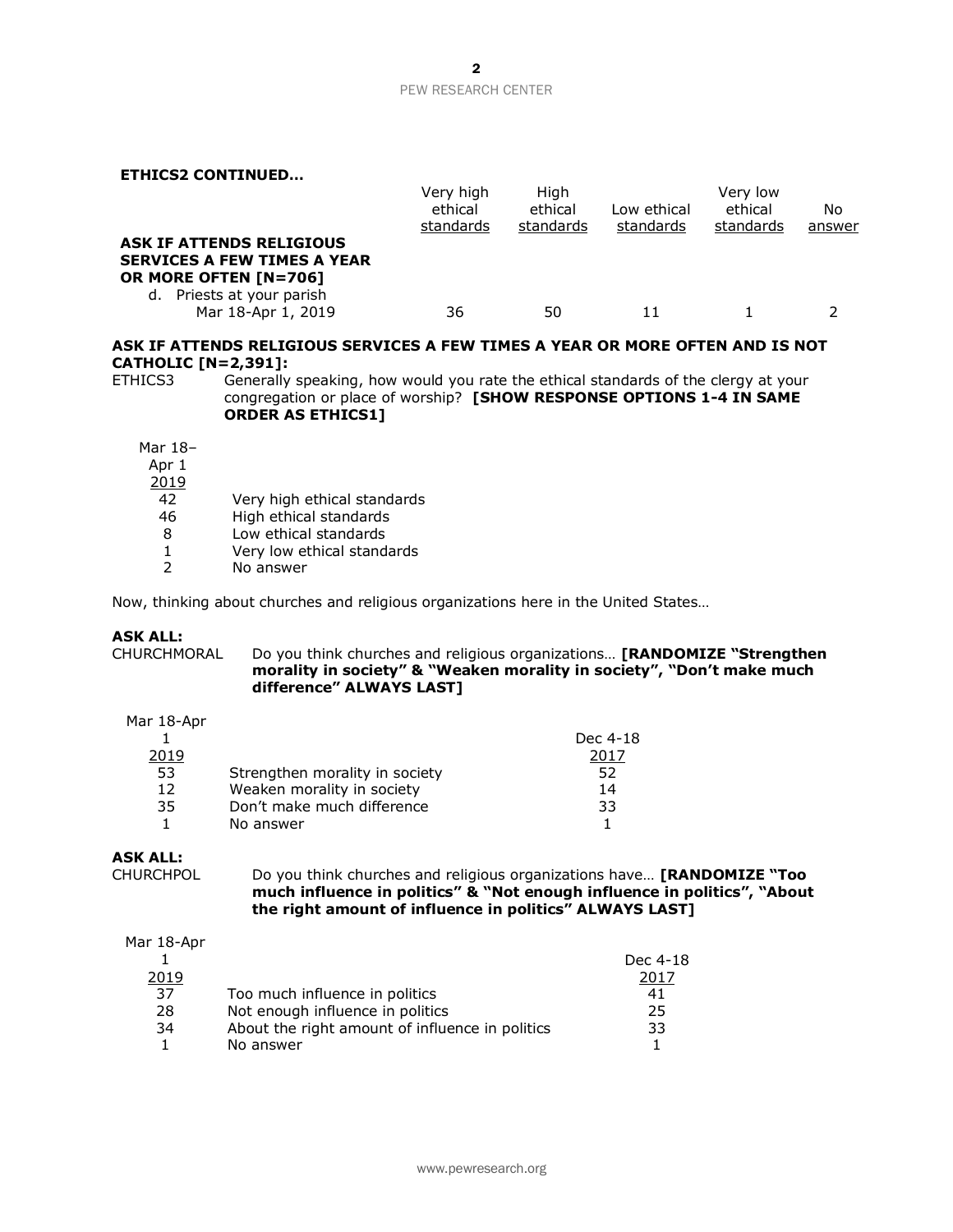# **ASK ALL:**

CHURCHUNITE Do you think churches and religious organizations… **[RANDOMIZE "Mostly bring people together" & "Mostly push people apart", "Neither" ALWAYS LAST]**

#### Mar 18-Apr

|      |                              | Dec 4-18 |
|------|------------------------------|----------|
| 2019 |                              | 201'     |
| 50   | Mostly bring people together | 49       |
| 21   | Mostly push people apart     | フ3       |
| 29   | Neither                      | つつ       |
|      | No answer                    |          |

# **ASK ALL:**

CHURCHIMPACT Considering everything, what impact do churches and religious organizations have on American society? **[RANDOMIZE "They do more harm than good" & "They do more good than harm", "Don't make much difference" ALWAYS LAST]**

#### Mar 18-Apr

|      |                             | Dec 4-18 |
|------|-----------------------------|----------|
| 2019 |                             | 2017     |
| 20   | They do more harm than good | 21       |
| 55   | They do more good than harm | 55       |
| 24   | Don't make much difference  | 23       |
|      | No answer                   |          |
|      |                             |          |

On another subject…

# **ASK ALL:**

RELIGTRUST Which statement comes closest to your own views – even if none is exactly right? **[RANDOMIZE "Religious people are generally more trustworthy than nonreligious people" & "Nonreligious people are generally more trustworthy than religious people", "Religious and nonreligious people are generally equally trustworthy" ALWAYS LAST]**

# Mar 18–

| Apr 1 |                                                                          |
|-------|--------------------------------------------------------------------------|
| 2019  |                                                                          |
| 21    | Religious people are generally more trustworthy than nonreligious people |
| 12    | Nonreligious people are generally more trustworthy than religious people |
| 66    | Religious and nonreligious people are generally equally trustworthy      |
|       | No answer                                                                |

# **ASK ALL:**

| KEEPOUT | In your opinion, should churches and other houses of worship |
|---------|--------------------------------------------------------------|
|         | [RANDOMIZE]                                                  |

# Mar 18–

Apr 1

- 2019
	- 63 Keep out of political matters
	- 36 Express their views on day-to-day social and political questions
	- 1 No answer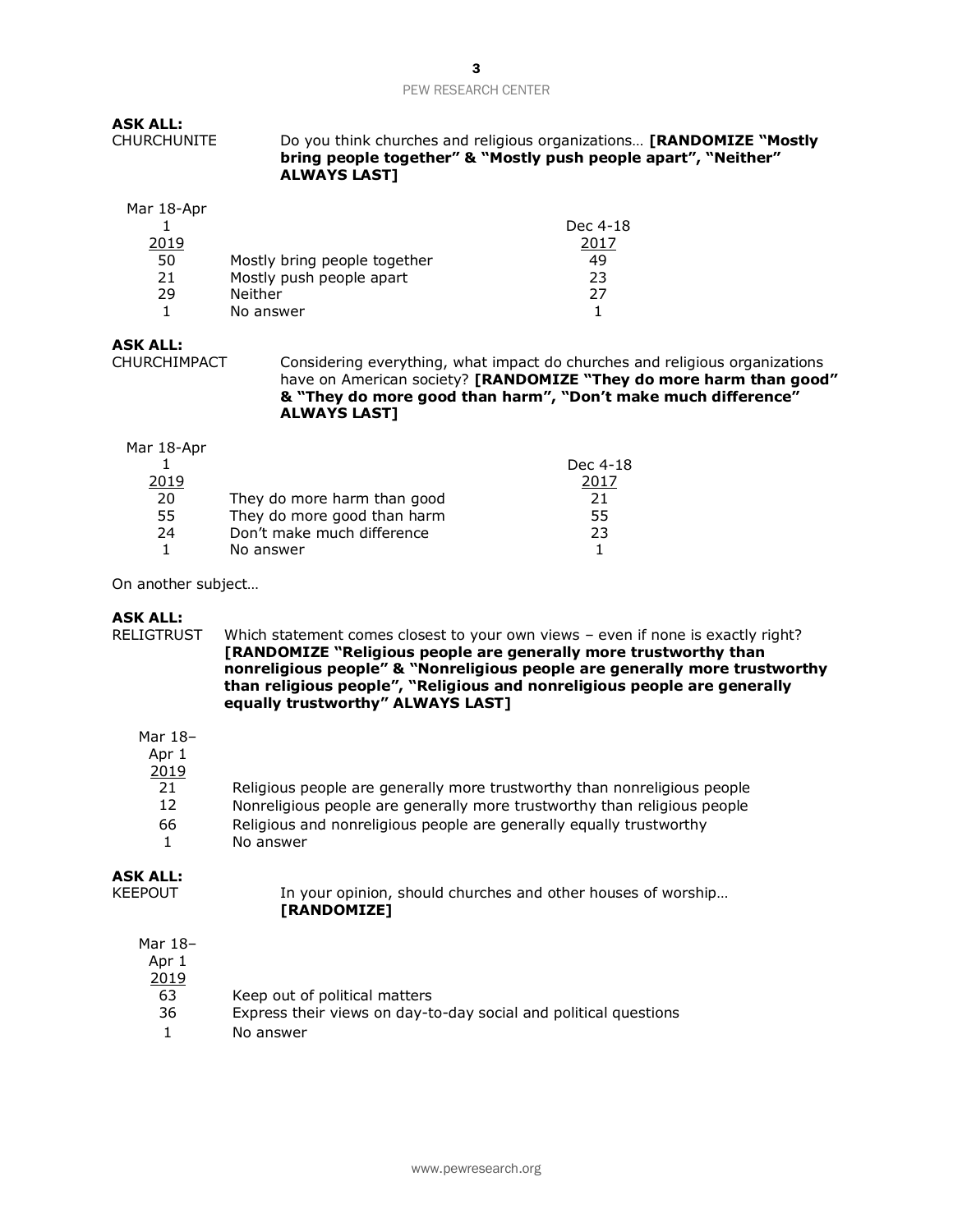# **ASK ALL:**

CHURCH\_CAND During political elections, should churches and other houses of worship come out in favor of one candidate over another, or shouldn't they do this?

Mar 18–

| Apr 1         |                        |
|---------------|------------------------|
| 2019          |                        |
| 23            | Yes, should do this    |
| 76            | No, should not do this |
| $\mathcal{P}$ | No answer              |

# **ASK ALL:**

RELIG\_INFL1 At the present time, do you think religion as a whole is… **[RANDOMIZE]** 

Mar 18–

Apr 1

2019

- 20 Gaining influence in American life
- 78 Losing influence in American life
- 2 No answer

# **ASK ALL:**

RELIG\_INFL1 At the present time, do you think religion as a whole is… **[RANDOMIZE]** 

# **ASK IF RESPONDENT GAVE RESPONSE IN RELIG\_INFL1:**

RELIG\_INFL2 All in all, do you think it's a good thing or a bad thing that religion is **[if "Gaining influence in American life" (in RELIG\_INFL1) insert:** "gaining"**; if "Losing influence in American life" (in RELIG\_INFL1) insert:** "losing"] influence in American life?

# **BASED ON TOTAL**

# Mar 18-Apr 1

| 2019  |                                              |
|-------|----------------------------------------------|
| 20    | NET Gaining influence in American life       |
| 10    | Good thing                                   |
| 6     | Bad thing                                    |
| 4     | Doesn't make a difference                    |
| $<$ 1 | No answer                                    |
| 78    | <b>NET Losing influence in American life</b> |
| 17    | Good thing                                   |
| 42    | Bad thing                                    |
|       |                                              |
| 18    | Doesn't make a difference                    |
| $<$ 1 | No answer                                    |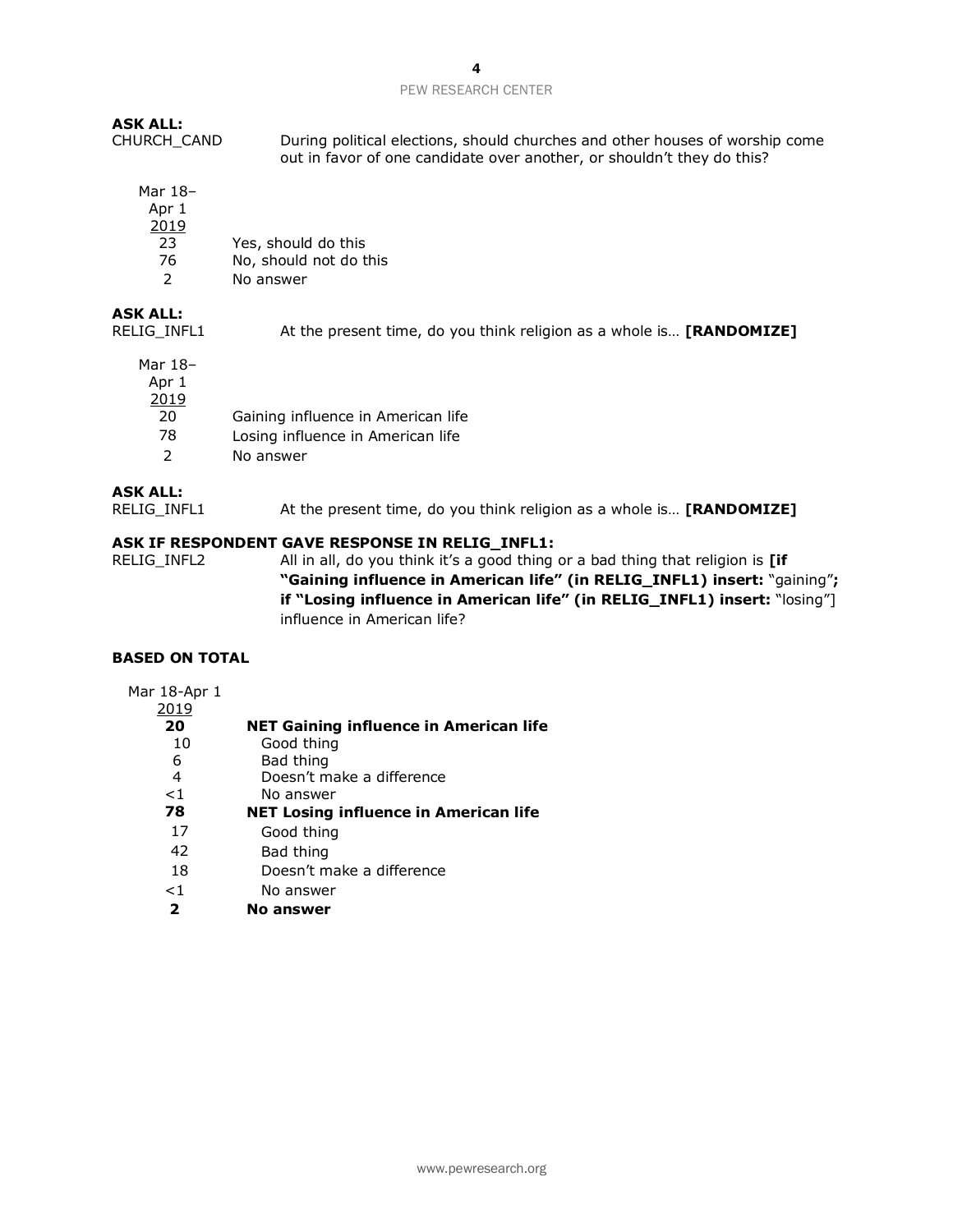**ASK ALL:**

RELIG\_FRIENDLY For each of the following groups, please indicate whether it is generally FRIENDLY toward religion, NEUTRAL toward religion or UNFRIENDLY toward religion. **[RANDOMIZE, SPLIT OVER 2 SCREENS; SHOW RESPONSE OPTIONS IN REVERSE ORDER FOR RANDOM ½ OF SAMPLE; ORDER OF STEM SHOULD MATCH ORDER OF RESPONSE OPTIONS]**

|             |                                                         | Friendly<br>toward<br>religion | Neutral<br>toward<br>religion | Unfriendly<br>toward<br>religion | No.<br>answer |
|-------------|---------------------------------------------------------|--------------------------------|-------------------------------|----------------------------------|---------------|
| a.          | The Democratic Party<br>Mar 18-Apr 1, 2019              | 19                             | 48                            | 31                               | 2             |
|             | b. The Republican Party<br>Mar 18-Apr 1, 2019           | 54                             | 32                            | 13                               | 2             |
| $c_{\cdot}$ | The Trump administration<br>Mar 18-Apr 1, 2019          | 47                             | 28                            | 23                               | 2             |
| d.          | The Supreme Court<br>Mar 18-Apr 1, 2019                 | 18                             | 69                            | 11                               | 2             |
| e.          | University professors<br>Mar 18-Apr 1, 2019             | 6                              | 54                            | 37                               | 3             |
| f.          | News reporters and the news media<br>Mar 18-Apr 1, 2019 | 10                             | 54                            | 33                               | 2             |

# **ASK IF ATTENDS RELIGIOUS SERVICES A FEW TIMES A YEAR OR MORE OFTEN [N=3,097]:**

CONFCLERGY1 How much confidence do you have in the clergy or other religious leaders at your congregation or place of worship to provide useful guidance to help inform your opinion about… **[RANDOMIZE]** 

|    |                                             | A lot of<br>confidence | Some<br>confidence | Not much<br>confidence | <b>No</b><br>confidence<br>at all | No<br>answer  |
|----|---------------------------------------------|------------------------|--------------------|------------------------|-----------------------------------|---------------|
| a. | Abortion<br>Mar 18-Apr 1, 2019              | 39                     | 30                 | 16                     | 13                                | $\mathcal{L}$ |
| b. | Global climate change<br>Mar 18-Apr 1, 2019 | 13                     | 36                 | 33                     | 16                                | $\mathcal{P}$ |
|    | Immigration<br>Mar 18-Apr 1, 2019           | 20                     | 44                 | 24                     |                                   |               |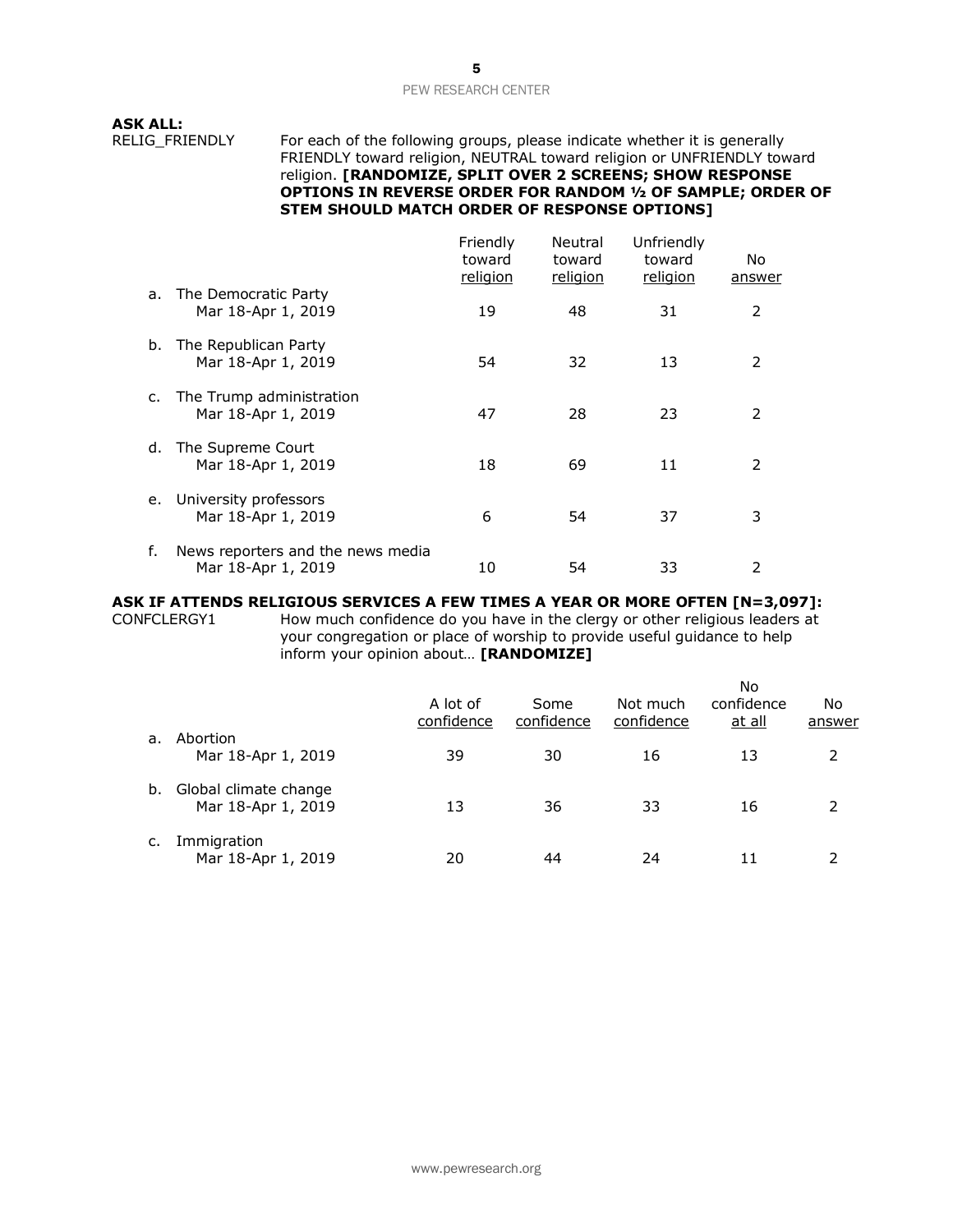# **ASK IF ATTENDS RELIGIOUS SERVICES A FEW TIMES A YEAR OR MORE OFTEN [N=3,097]:**

CONFCLERGY2 How much confidence do you have in the clergy or other religious leaders at your congregation or place of worship to provide useful guidance about… **[RANDOMIZE; SPLIT OVER TWO SCREENS]**

|                |                                                       |                        |                    |                        | No                          |                      |
|----------------|-------------------------------------------------------|------------------------|--------------------|------------------------|-----------------------------|----------------------|
|                |                                                       | A lot of<br>confidence | Some<br>confidence | Not much<br>confidence | confidence<br><u>at all</u> | No.<br><u>answer</u> |
| a <sub>z</sub> | Personal finances<br>Mar 18-Apr 1, 2019               | 21                     | 39                 | 27                     | 12                          | 2                    |
| b.             | Parenting<br>Mar 18-Apr 1, 2019                       | 40                     | 44                 | 11                     | 4                           |                      |
| c.             | The interpretation of scripture<br>Mar 18-Apr 1, 2019 | 60                     | 30                 | 7                      | 3                           |                      |
| d.             | Growing closer to God<br>Mar 18-Apr 1, 2019           | 68                     | 24                 | 5                      | $\mathcal{P}$               |                      |
| е.             | Anxiety or depression<br>Mar 18-Apr 1, 2019           | 27                     | 46                 | 19                     | 6                           |                      |
| f.             | Marriage or relationships<br>Mar 18-Apr 1, 2019       | 47                     | 39                 | 8                      | 4                           |                      |

# **RANDOMIZE ORDER OF RELIG\_CONSERV AND RELIG\_LIB**

#### **ASK ALL:**

RELIG\_CONSERV Do you think religious conservatives have too much, too little or about the right amount of control over the REPUBLICAN PARTY?

- Mar 18–
- Apr 1
- 2019
- $\overline{41}$  Too much
- 17 Too little
- 39 About the right amount
- 3 No answer

# **ASK ALL:**

RELIG\_LIB Do you think liberals who are not religious have too much, too little or about the right amount of control over the DEMOCRATIC PARTY?

# Mar 18–

- Apr 1
- 2019
- 33 Too much
- 19 Too little
- 45 About the right amount
- 3 No answer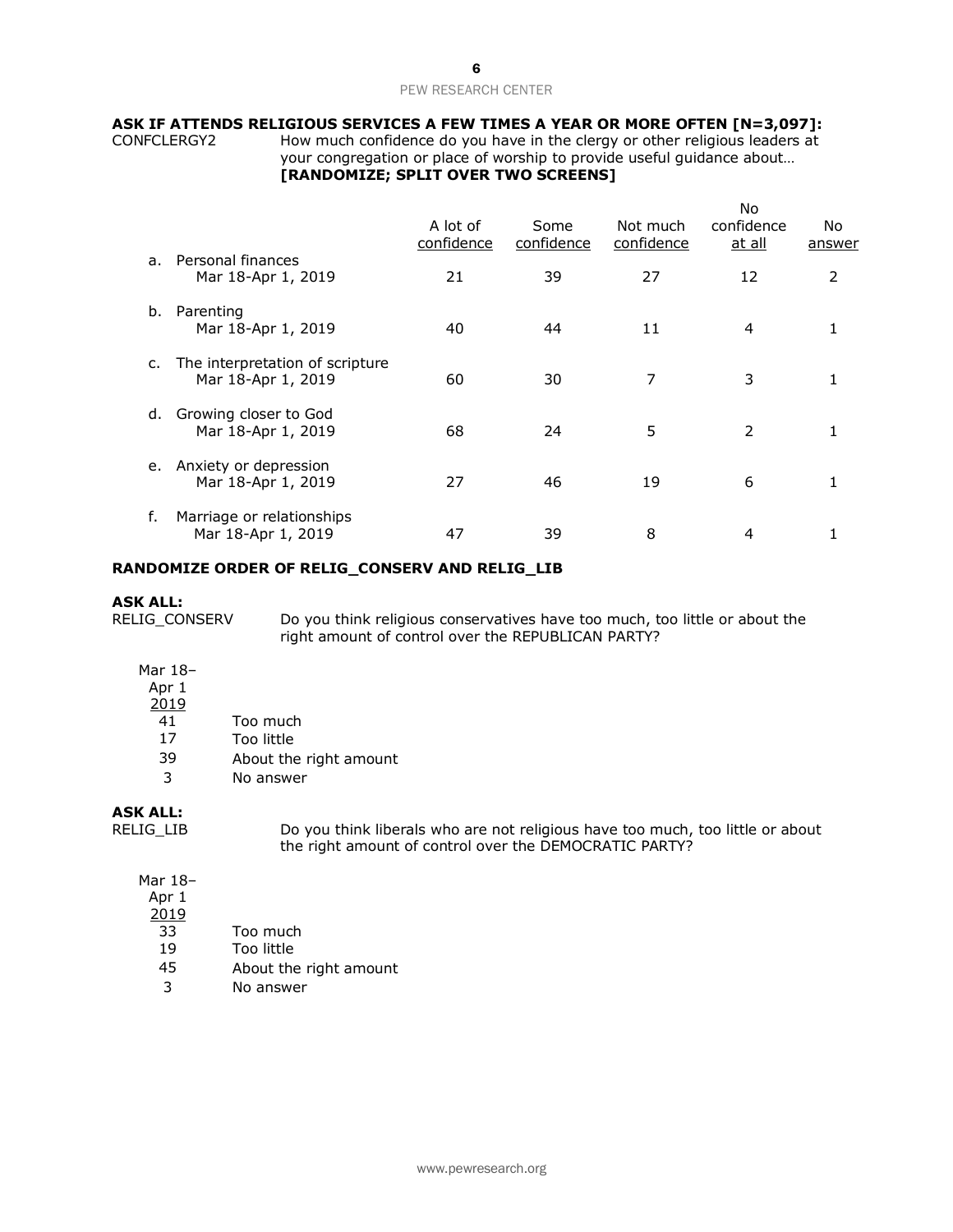# **ASK ALL:**

RELIGGUIDE If you were searching for information about **[IF AFFILIATED WITH A RELIGION, INSERT:** your religion's teachings; **IF RELIGIOUSLY UNAFFILIATED OR DID NOT ANSWER QUESTIONS ABOUT RELIGIOUS IDENTITY, INSERT;** religion**]**, how much confidence would you have in the things you heard or read from each of the following sources? **[RANDOMIZE; SPLIT OVER TWO SCREENS]**

|              |                                                                                 | A lot of<br>confidence | Some<br>confidence | Not much<br>confidence | <b>No</b><br>confidence<br>at all | No.<br>answer |
|--------------|---------------------------------------------------------------------------------|------------------------|--------------------|------------------------|-----------------------------------|---------------|
| $[N=4, 397]$ | IF AFFILIATED WITH A RELIGION                                                   |                        |                    |                        |                                   |               |
| а.           | Clergy or other religious<br>leaders at your congregation<br>Mar 18-Apr 1, 2019 | 41                     | 46                 | 8                      | 3                                 | 1             |
|              | b. Religious leaders with a large<br>national or international<br>following     |                        |                    |                        |                                   |               |
|              | Mar 18-Apr 1, 2019                                                              | 10                     | 45                 | 30                     | 14                                | 1             |
| $C_{1}$      | A professor of religion at a<br>major university<br>Mar 18-Apr 1, 2019          | 24                     | 49                 | 17                     | 9                                 | 1             |
|              |                                                                                 |                        |                    |                        |                                   |               |
| d.           | IF CATHOLIC [N=1,116]<br>The pope<br>Mar 18-Apr 1, 2019                         | 46                     | 39                 | 9                      | $\overline{4}$                    | 2             |
| e.           | Scripture<br>Mar 18-Apr 1, 2019                                                 | 47                     | 32                 | 12                     | 8                                 | 1             |
| f.           | Family<br>Mar 18-Apr 1, 2019                                                    | 24                     | 54                 | 17                     | 5                                 | 1             |
| q.           | Friends<br>Mar 18-Apr 1, 2019                                                   | 11                     | 59                 | 25                     | 5                                 | 1             |
| h.           | Information you find online<br>Mar 18-Apr 1, 2019                               | 6                      | 52                 | 31                     | 9                                 | 1             |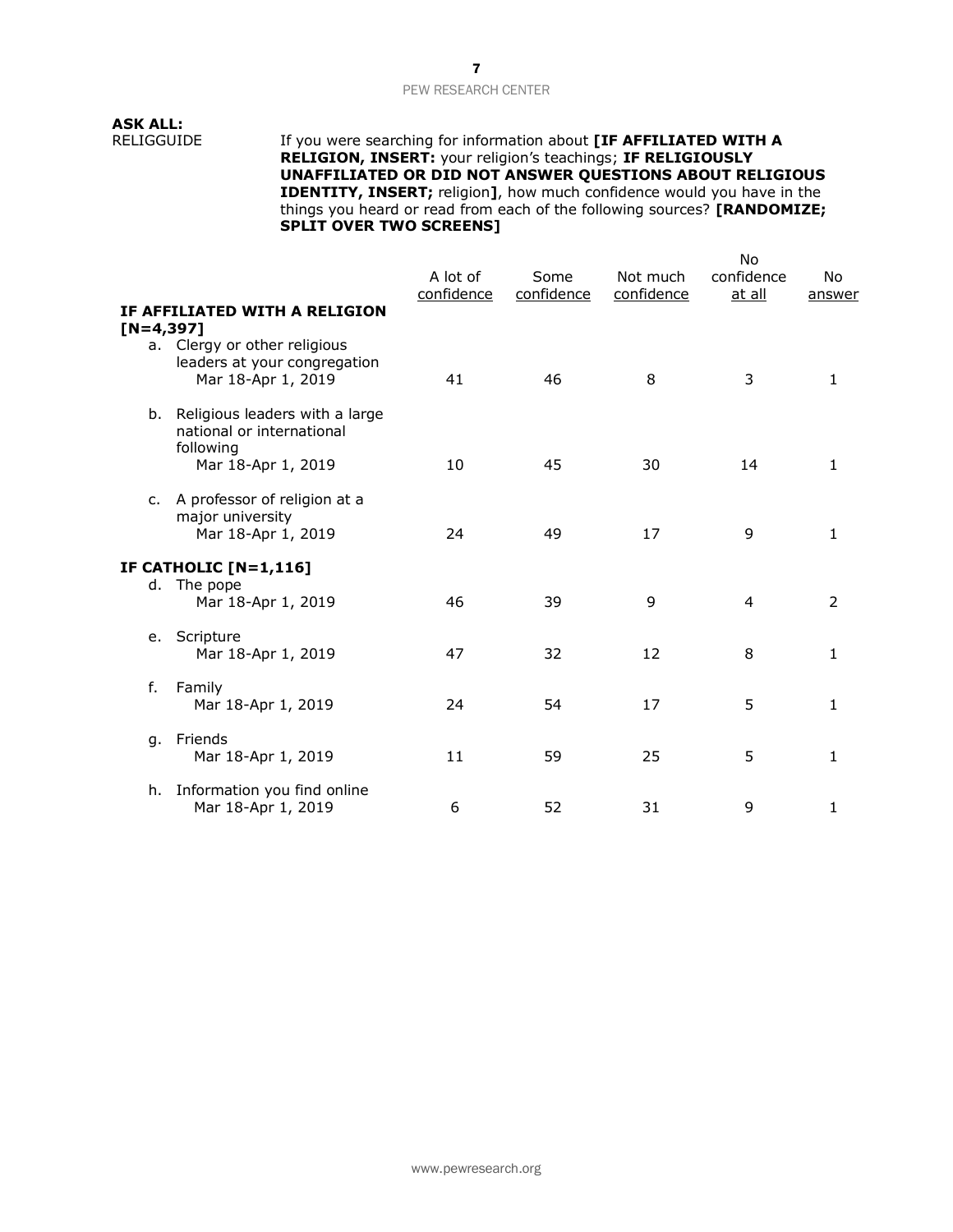Moving on…

# **ASK IF ATTENDS RELIGIOUS SERVICES A FEW TIMES A YEAR OR MORE OFTEN [N=3,097]:**

CLERGY\_COMF How comfortable, if at all, would you be going to the clergy or other religious leaders at your congregation or place of worship for advice on each of the

#### following issues? **[RANDOMIZE; SPLIT OVER TWO SCREENS]**

|    |                                                              | Very<br>comfortable | Somewhat<br>comfortable | Not too<br>comfortable | Not at all<br>comfortable | No<br>answer   |
|----|--------------------------------------------------------------|---------------------|-------------------------|------------------------|---------------------------|----------------|
| a. | Financial problems<br>Mar 18-Apr 1, 2019                     | 20                  | 34                      | 28                     | 16                        | 1              |
| b. | Problems with drugs or<br>alcohol<br>Mar 18-Apr 1, 2019      | 33                  | 40                      | 17                     | 9                         | $\overline{2}$ |
| c. | Marriage or relationship<br>problems<br>Mar 18-Apr 1, 2019   | 36                  | 41                      | 15                     | 7                         | 1              |
|    | d. Parenting problems<br>Mar 18-Apr 1, 2019                  | 33                  | 41                      | 17                     | 7                         | $\overline{2}$ |
| e. | Problems with anxiety or<br>depression<br>Mar 18-Apr 1, 2019 | 27                  | 39                      | 22                     | 10                        | 1              |
| f. | Doubts about your<br>religion<br>Mar 18-Apr 1, 2019          | 45                  | 35                      | 12                     | 6                         | 2              |

# **ASK IF ATTENDS RELIGIOUS SERVICES A FEW TIMES A YEAR OR MORE OFTEN [N=3,097]:**

CLERGY\_CLOSE Thinking about the relationship you have with the clergy or other religious leaders at your congregation or place of worship, would you say your relationship with them is…

Mar 18–

Apr 1

- 2019
- 19 Very close
- 50 Somewhat close<br>29 Not close
- Not close
- 1 No answer

# **ASK ALL:**

TALKFAMILY How often do you talk about religion with your family? **[REVERSE ORDER OF RESPONSE OPTIONS FOR RANDOM ½ OF SAMPLE]**

Mar 18–

Apr 1

- 25 At least once a week
- 14 Once or twice a month<br>17 Several times a year
- Several times a year
- 34 Seldom
- 11 Never
- <1 No answer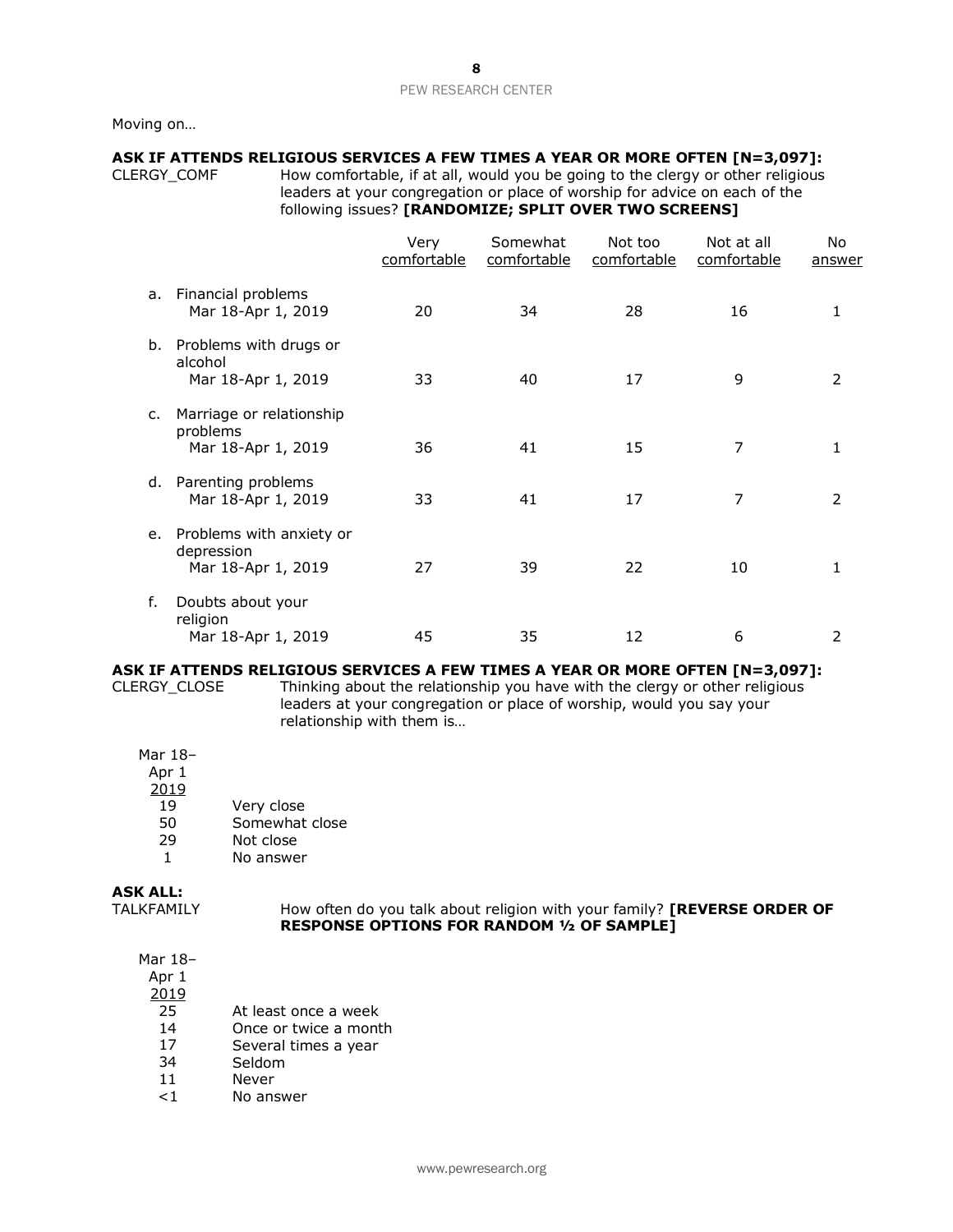| <b>ASK ALL:</b>   |                                                                                                                              |
|-------------------|------------------------------------------------------------------------------------------------------------------------------|
| <b>TALKOTHERS</b> | How often do you talk about religion with people OUTSIDE YOUR FAMILY?<br><b>ILIST RESPONSES IN SAME ORDER AS TALKFAMILY1</b> |
|                   |                                                                                                                              |

Mar 18–

Apr 1

- 2019
- 16 At least once a week
- 15 Once or twice a month
- 17 Several times a year
- 38 Seldom
- 14 Never
- 1 No answer

# **ASK ALL:**

FRIENDS How many of your close friends share your religious beliefs?

Mar 18–

Apr 1

2019

- 4 All of them
- 30 Most of them
- 46 Some of them
- 13 Hardly any of them
- 6 None of them
- 1 No answer

**ASK ALL:** What do you personally think is the best thing to do when someone disagrees with you about religion?

- Mar 18–
- Apr 1
- 2019
	- 4 Try to persuade the person to change their mind
- 62 Try to understand the person's beliefs and agree to disagree
- 33 Avoid discussing religion with the person
- 1 No answer

On another subject…

# **ASK IF ATTENDS RELIGIOUS SERVICES A FEW TIMES A YEAR OR MORE OFTEN [N=3,097]:**

SERMONS How satisfied are you with the sermons you hear at your congregation or place of worship?

Mar 18–

Apr 1

- 46 Very satisfied<br>41 Somewhat sat
- Somewhat satisfied
- 8 Not too satisfied
- 4 Not at all satisfied
- 1 No answer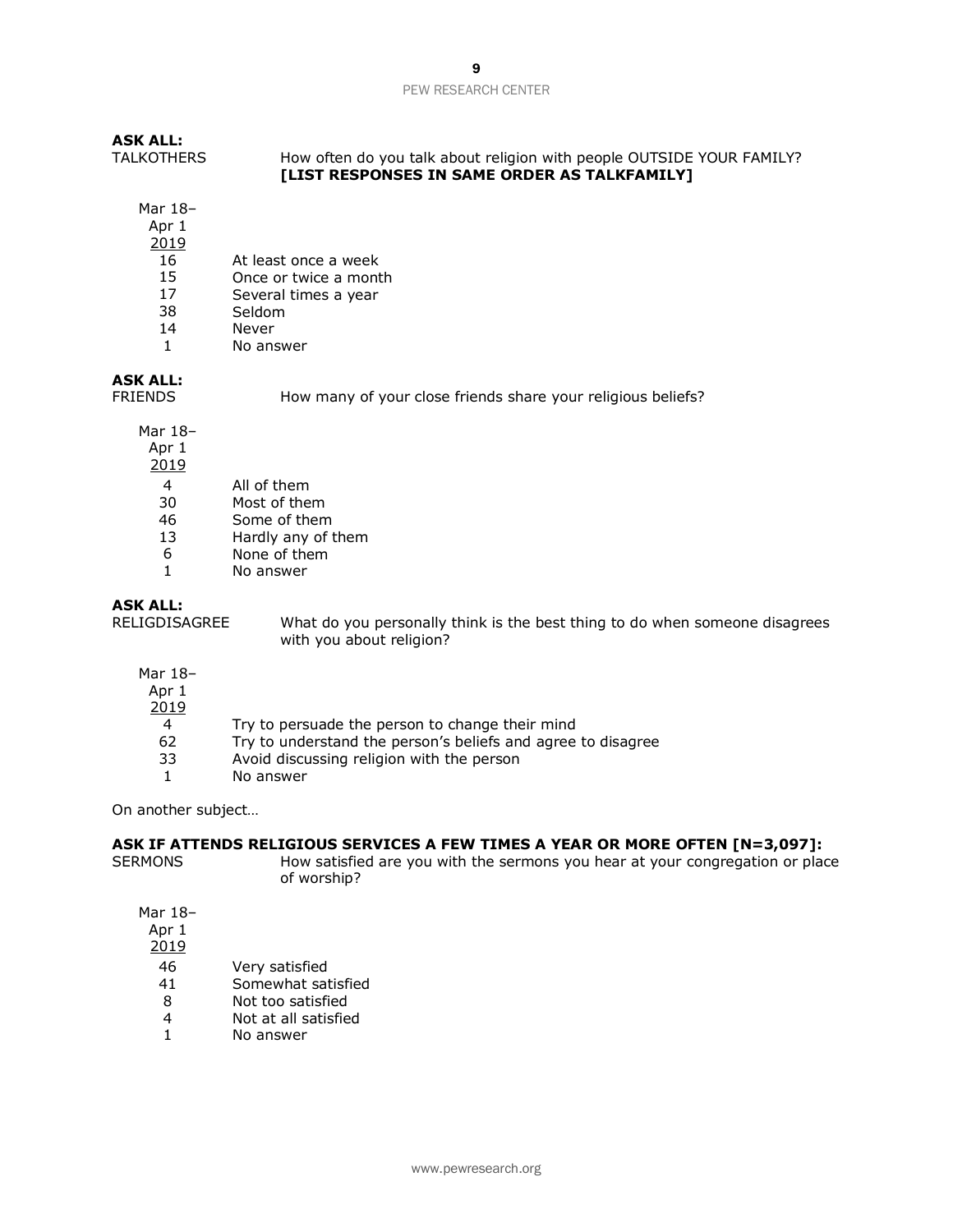# **ASK IF ATTENDS RELIGIOUS SERVICES A FEW TIMES A YEAR OR MORE OFTEN [N=3,097]:** SERMONPOL Thinking about the sermons you hear at your congregation or place of

worship, would you say there is… **[RANDOMIZE "Too much discussion of politics" & "Not enough discussion of politics", "About the right amount of discussion of politics" ALWAYS LAST]**

Mar 18–

Apr 1

- 2019
- 11 Too much discussion of politics
- 14 Not enough discussion of politics
- 72 About the right amount of discussion of politics
- 4 No answer

#### **RANDOMIZE ORDER OF CLERGY\_POL AND CLERGY\_RELIG**

# **ASK IF ATTENDS RELIGIOUS SERVICES A FEW TIMES A YEAR OR MORE OFTEN [N=3,097]:**

CLERGY\_POL When the clergy or other religious leaders at your congregation or place of worship talk about POLITICS, do you generally… **[RANDOMIZE]** 

- Mar 18–
- Apr 1
- 2019
- 62 Agree with them
- 28 Disagree with them
- 9 No answer

# **ASK IF ATTENDS RELIGIOUS SERVICES A FEW TIMES A YEAR OR MORE OFTEN [N=3,097]:**

CLERGY\_RELIG When the clergy or other religious leaders at your congregation or place of worship talk about the TEACHINGS OF YOUR RELIGION, do you generally… **[SHOW RESPONSES IN SAME ORDER AS CLERGY\_POL]**

- Mar 18–
- Apr 1
- 2019
- 85 Agree with them
- 12 Disagree with them
- 3 No answer

#### **ASK IF ATTENDS RELIGIOUS SERVICES A FEW TIMES A YEAR OR MORE OFTEN [N=3,097]:**

CLERGY PARTY As far as you know, are the clergy or other religious leaders at your congregation or place of worship mostly… **[RANDOMIZE "Republicans" & "Democrats", WITH "A mix of both" & "Not sure" ALWAYS LAST; IN OPTION 3, RANDOMIZE ORDER OF "Republicans" and "Democrats" IN SAME ORDER R RECEIVES OPTIONS 1 & 2]**

# Mar 18–

Apr 1

- 16 Republicans
- 11 Democrats
- 27 A mix of both Republicans and Democrats
- 45 Not sure
- 1 No answer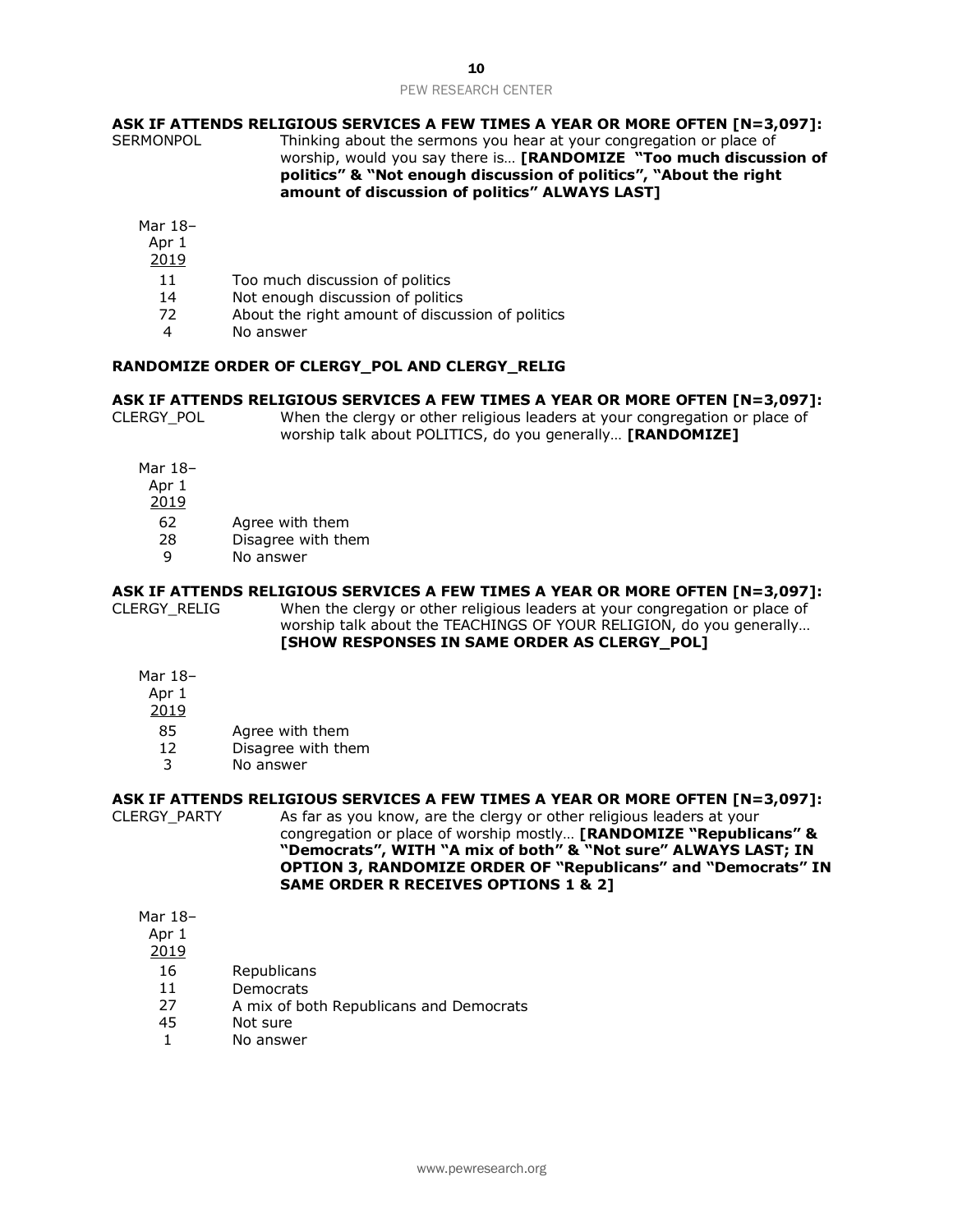# **ASK IF ATTENDS RELIGIOUS SERVICES A FEW TIMES A YEAR OR MORE OFTEN [N=3,097]:**

CLERGY\_SPEAK As far as you know, have the clergy or other religious leaders at your congregation or place of worship ever spoken out about any of the following groups? **[RANDOMIZE]**

|                                                 | Yes, have spoken<br>out about | No, have not<br>spoken<br>out about | No.<br>answer |
|-------------------------------------------------|-------------------------------|-------------------------------------|---------------|
| a. Evangelical Christians<br>Mar 18-Apr 1, 2019 | 42                            | 54                                  | 4             |
| IF NOT CATHOLIC [N=2,391]<br>b. Catholics       |                               |                                     |               |
| Mar 18-Apr 1, 2019                              | 37                            | 59                                  | 3             |
| <b>IF NOT JEWISH [N=2,943]</b><br>c. Jews       |                               |                                     |               |
| Mar 18-Apr 1, 2019                              | 37                            | 59                                  | 4             |
| IF NOT MUSLIM [N=3,073]                         |                               |                                     |               |
| d. Muslim<br>Mar 18-Apr 1, 2019                 | 31                            | 66                                  | 4             |
| Atheists<br>e.                                  |                               |                                     |               |
| Mar 18-Apr 1, 2019                              | 43                            | 54                                  | 3             |

# **Show CLERGY\_EVANG THROUGH CLERGY\_ATH in the same order as shown in CLERGY\_SPEAK**

# **FOR CLERGY\_EVANG THROUGH CLERGY\_ATH, RESPONSE OPTIONS "positive things…" & "negative things…" SHOULD BE RANDOMIZED IN SAME ORDER ACROSS QUESTIONS**

#### **ASK IF ATTENDS RELIGIOUS SERVICES A FEW TIMES A YEAR OR MORE OFTEN:**

CLERGY SPEAK As far as you know, have the clergy or other religious leaders at your congregation or place of worship ever spoken out about any of the following groups? **[RANDOMIZE]** 

# **ASK IF SPOKEN OUT ABOUT EVANGELICAL CHRISTIANS:**

CLERGY\_EVANG Have the clergy or other religious leaders at your congregation or place of worship said mostly… **[RANDOMIZE "positive things about evangelical Christians" AND "negative things about evangelical Christians"; "Both" AND "Neither" ALWAYS LAST]** 

# **BASED ON THOSE WHO ATTEND RELIGIOUS SERVICES A FEW TIMES A YEAR OR MORE OFTEN [N=3,097]:**

Mar 18–

| r<br>I<br>l |
|-------------|
|-------------|

2019

- **42 NET Yes, clergy have spoken out about evangelical Christians**
- 19 Positive things about evangelical Christians
- 2 Negative things about evangelical Christians
- 13 Both
- 8 Neither
- <1 No answer
- **54 No, clergy have not spoken out about evangelical Christians**
- **4 No answer**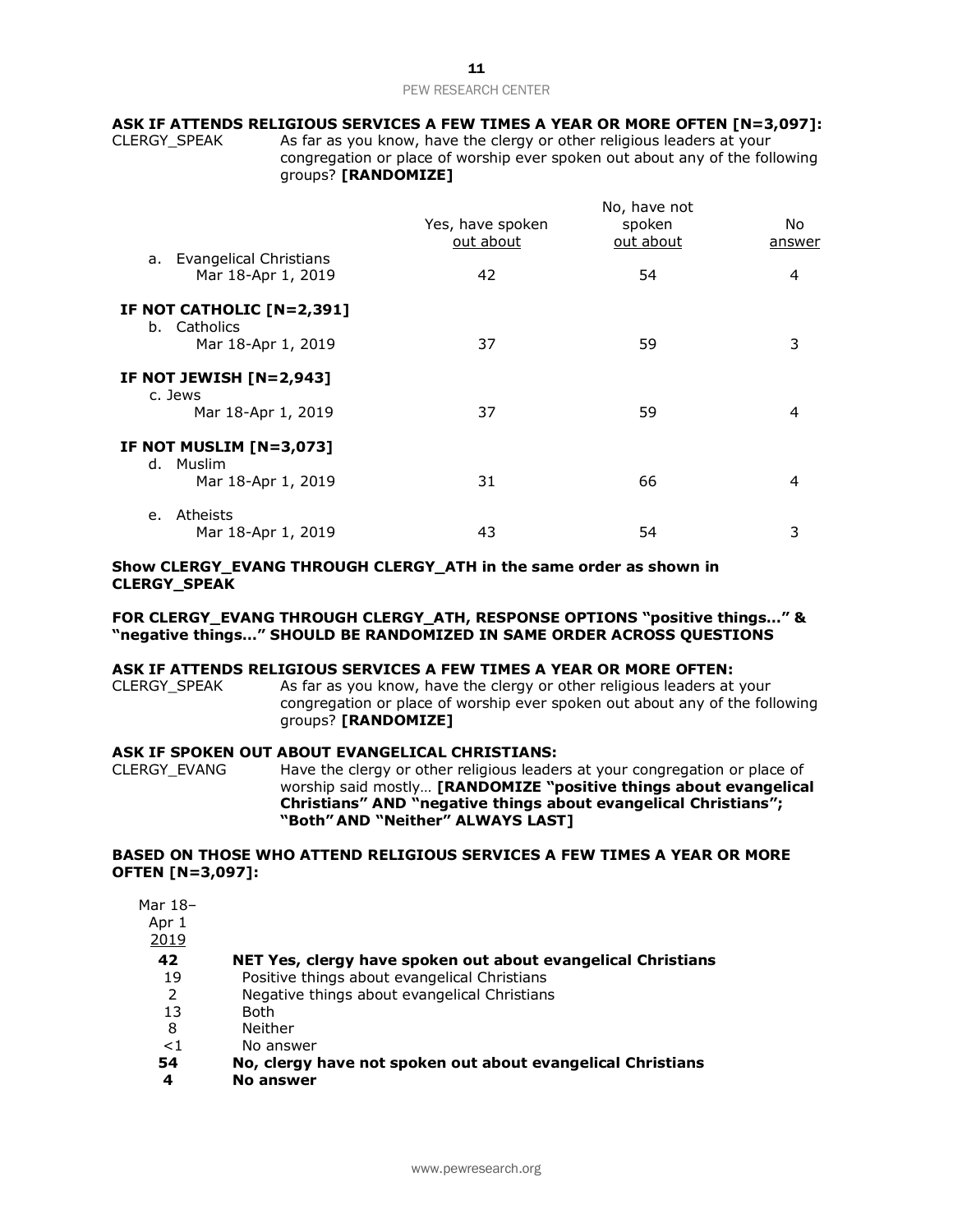# **ASK IF ATTENDS RELIGIOUS SERVICES A FEW TIMES A YEAR OR MORE OFTEN:**

CLERGY\_SPEAK As far as you know, have the clergy or other religious leaders at your congregation or place of worship ever spoken out about any of the following groups? **[RANDOMIZE]** 

# **ASK IF SPOKEN OUT ABOUT CATHOLICS:**

CLERGY\_CATH Have the clergy or other religious leaders at your congregation or place of worship said mostly… **[RANDOMIZE "positive things about Catholics" AND "negative things about Catholics"; "Both" AND "Neither" ALWAYS LAST]**

# **BASED ON THOSE WHO ATTEND RELIGIOUS SERVICES A FEW TIMES A YEAR OR MORE OFTEN AND ARE NOT CATHOLIC [N=2,391]:**

Mar 18–

Apr 1

2019

# **37 NET Yes, clergy have spoken out about Catholics**

- 9 Positive things about Catholics
- 5 Negative things about Catholics
- 13 Both
- 11 Neither
- <1 No answer
- **59 No, clergy have not spoken out about Catholics**
- **3 No answer**

# **ASK IF ATTENDS RELIGIOUS SERVICES A FEW TIMES A YEAR OR MORE OFTEN:**

CLERGY SPEAK As far as you know, have the clergy or other religious leaders at your congregation or place of worship ever spoken out about any of the following groups? **[RANDOMIZE]** 

#### **ASK IF SPOKEN OUT ABOUT JEWS:**

CLERGY\_JEW Have the clergy or other religious leaders at your congregation or place of worship said mostly… **[RANDOMIZE "positive things about Jews" AND "negative things about Jews"; "Both" AND "Neither" ALWAYS LAST]**

# **BASED ON THOSE WHO ATTEND RELIGIOUS SERVICES A FEW TIMES A YEAR OR MORE OFTEN AND ARE NOT JEWISH [N=2,943]:**

| Mar 18- |                                            |
|---------|--------------------------------------------|
| Apr 1   |                                            |
| 2019    |                                            |
| 37      | NET Yes, clergy have spoken out about Jews |
| 20      | Positive things about Jews                 |
|         | Negative things about Jews                 |
| 8       | Both                                       |
| 9       | Neither                                    |
| < 1     | No answer                                  |
| 59      | No, clergy have not spoken out about Jews  |
| 4       | No answer                                  |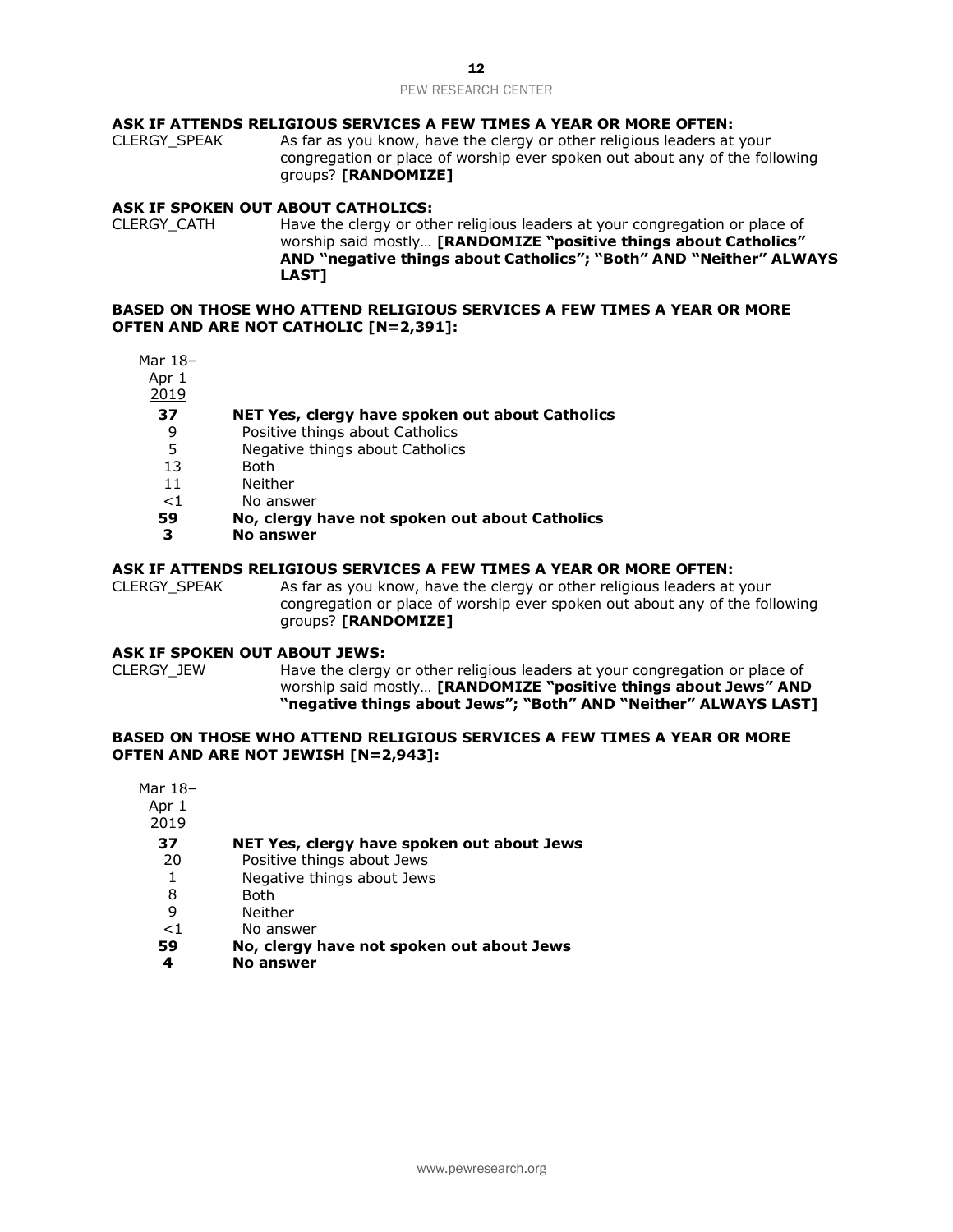# **ASK IF ATTENDS RELIGIOUS SERVICES A FEW TIMES A YEAR OR MORE OFTEN:**

CLERGY\_SPEAK As far as you know, have the clergy or other religious leaders at your congregation or place of worship ever spoken out about any of the following groups? **[RANDOMIZE]** 

# **ASK IF SPOKEN OUT ABOUT MUSLIMS:**

CLERGY MUS Have the clergy or other religious leaders at your congregation or place of worship said mostly… **[RANDOMIZE "positive things about Muslims" AND "negative things about Muslims; "Both" AND "Neither" ALWAYS LAST]**

# **BASED ON THOSE WHO ATTEND RELIGIOUS SERVICES A FEW TIMES A YEAR OR MORE OFTEN AND ARE NOT MUSLIM [N=3,073]:**

- Mar 18–
- Apr 1
- 2019

# **31 NET Yes, clergy have spoken out about Muslims**

- 7 Positive things about Muslims
- 6 Negative things about Muslims
- 8 Both
- 9 Neither
- <1 No answer
- **66 No, clergy have not spoken out about Muslims**
- **4 No answer**

# **ASK IF ATTENDS RELIGIOUS SERVICES A FEW TIMES A YEAR OR MORE OFTEN:**

CLERGY\_SPEAK As far as you know, have the clergy or other religious leaders at your congregation or place of worship ever spoken out about any of the following groups? **[RANDOMIZE]** 

# **ASK IF SPOKEN OUT ABOUT ATHEISTS:**

CLERGY\_ATH Have the clergy or other religious leaders at your congregation or place of worship said mostly… **[RANDOMIZE "positive things about atheists" AND "negative things about atheists"; "Both" AND "Neither" ALWAYS LAST]**

# **BASED ON THOSE WHO ATTEND RELIGIOUS SERVICES A FEW TIMES A YEAR OR MORE OFTEN [N=3,097]:**

Mar 18– Apr 1 2019 **43 NET Yes, clergy have spoken out about atheists** 2 Positive things about atheists 19 Negative things about atheists 7 Both 14 Neither

- <1 No answer
- **54 No, clergy have not spoken out about atheists**
- **3 No answer**